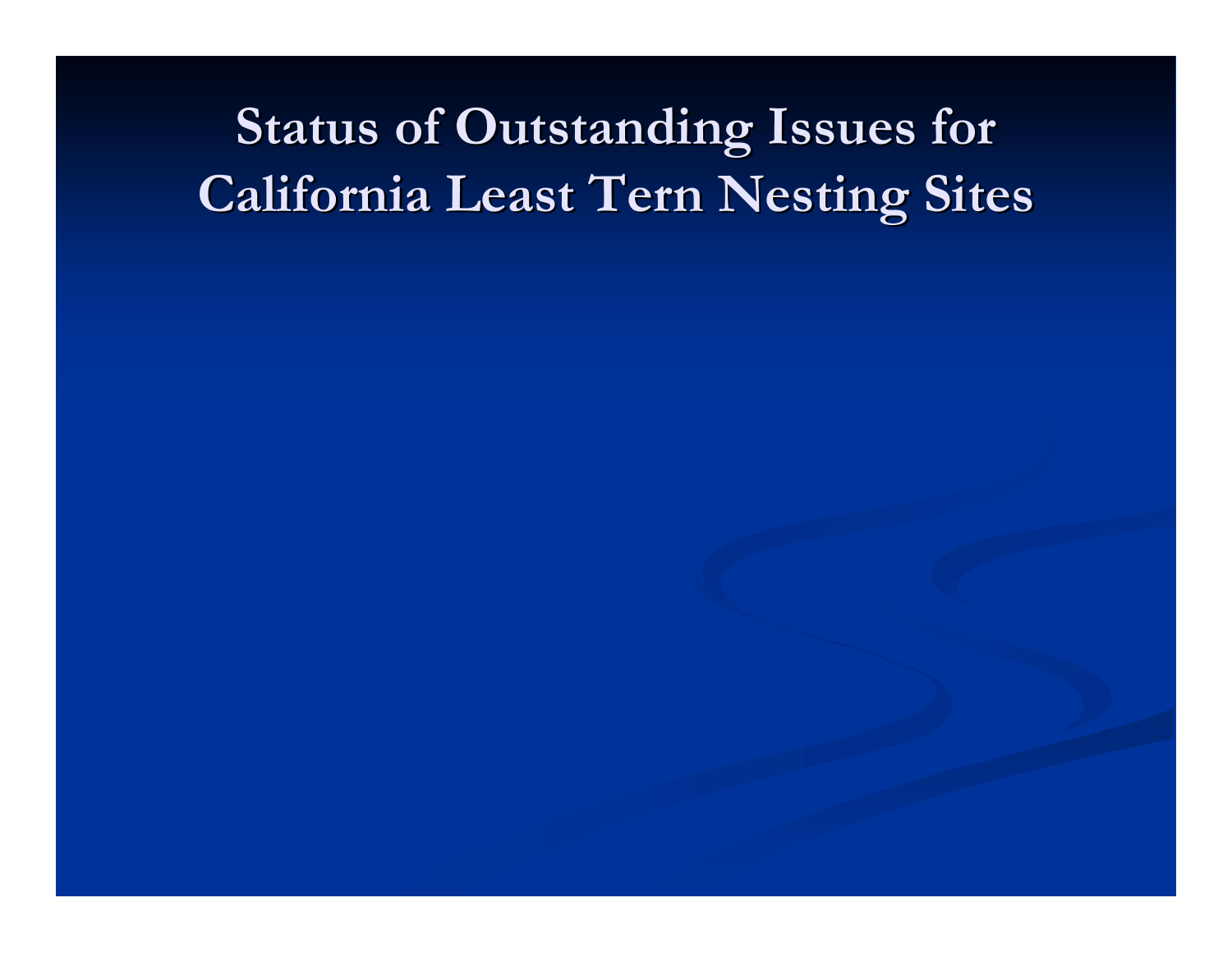#### OVERVIEW – California Least Tern Nesting Islands

- **.** Desirable as part of overall restoration of San Dieguito Lagoon.
- **.** Restoration plan includes 11.83 acres of nesting habitat (NS 11, 12, 13 and 14)
- **.** Location and design a culmination of years of planning and consultation with wildlife experts at USFWS and CDFG
- **.** Not a permit requirement for SCE's SONGS Mitigation
- **.** Responsibility of 22nd District Agricultural Association under a separate coastal development permit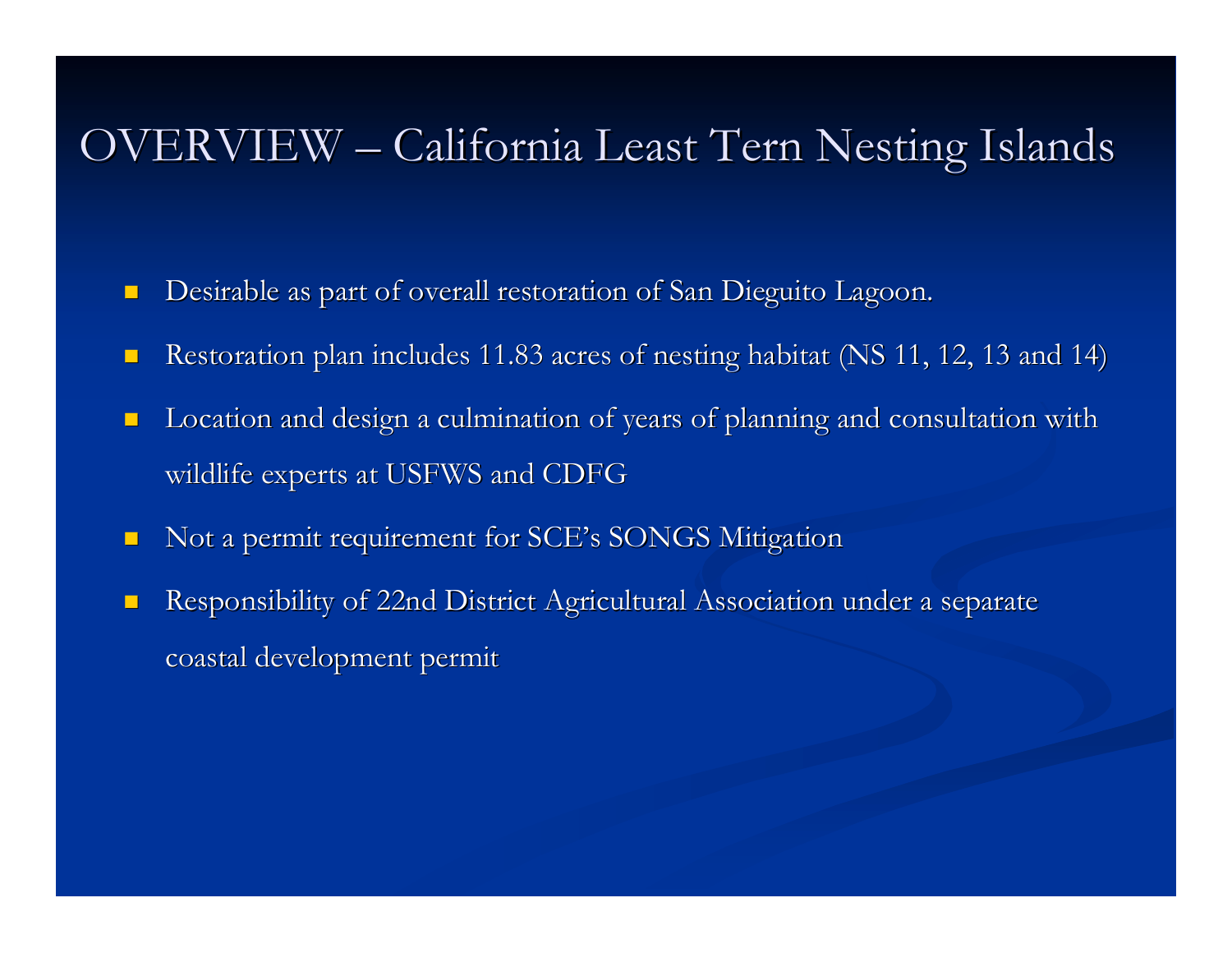## **BACKGROUND BACKGROUND**

- **Example 20 Fermit issued in 1984 for construction of infield tunnel (CDP**  $#6-84-525$ **)** -84 -525)
- $\blacksquare$  To compensate for impacts to fairground habitat historically used by Least Terns
- $\blacksquare$ District attempted unsuccessfully for years to acquire suitable property
- $\blacksquare$  District worked with CDFG on an alternative site at the river mouth
- $\blacksquare$  In the meantime, Coastal Commission imposed mitigation conditions on Edison's SONGS permit, including creation or restoration of 150 acres of wetland
	- $\blacksquare$  Approved San Dieguito Lagoon as the restoration site in 1992
	- $\blacksquare$  Commission staff asked District to defer further efforts on alternative site until restoration planning was completed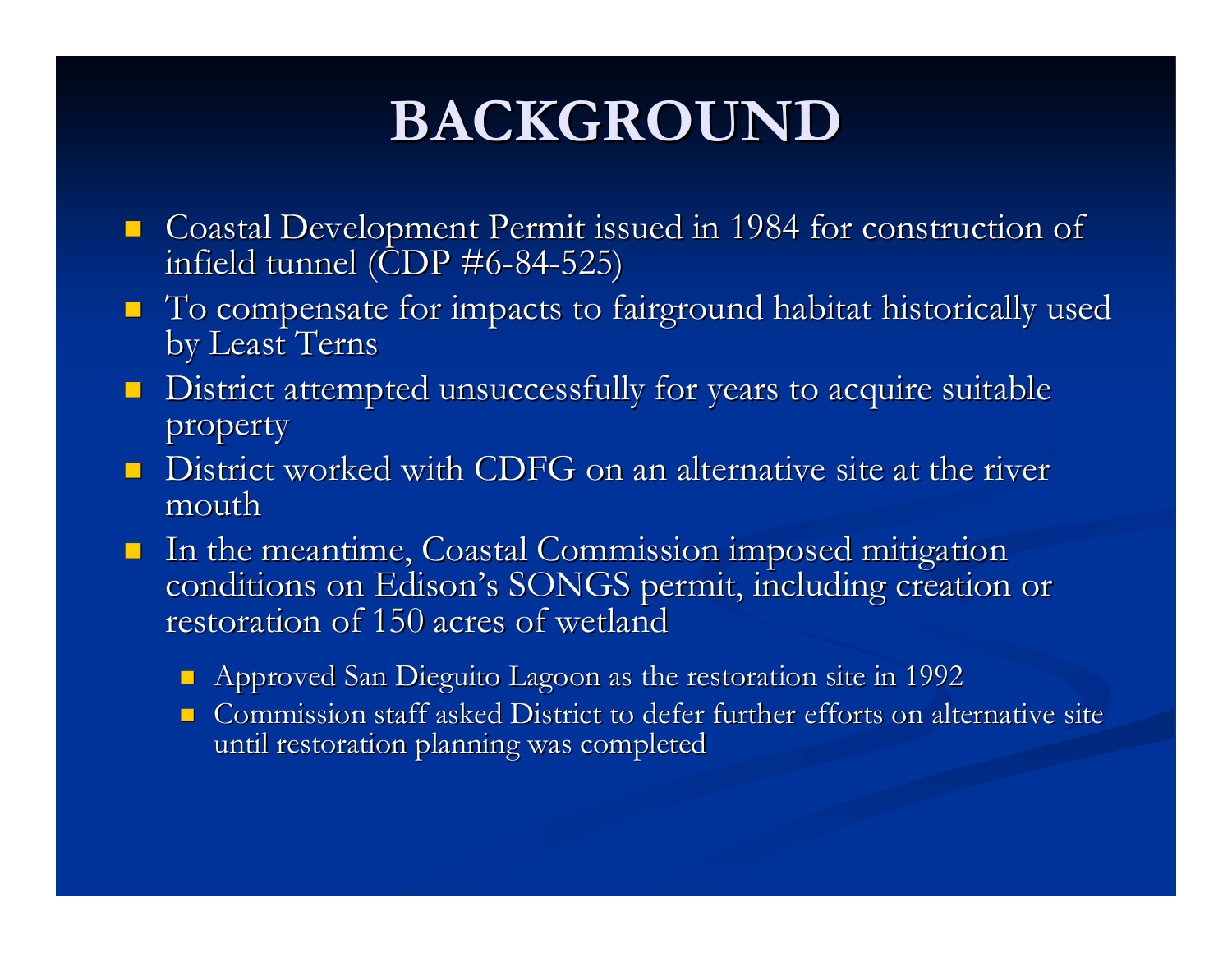### OUTSTANDING ISSUES

 $\blacksquare$  Mitigation of impacts to existing wetlands from construction of new nesting sites

 $\blacksquare$  Maintenance and monitoring responsibilities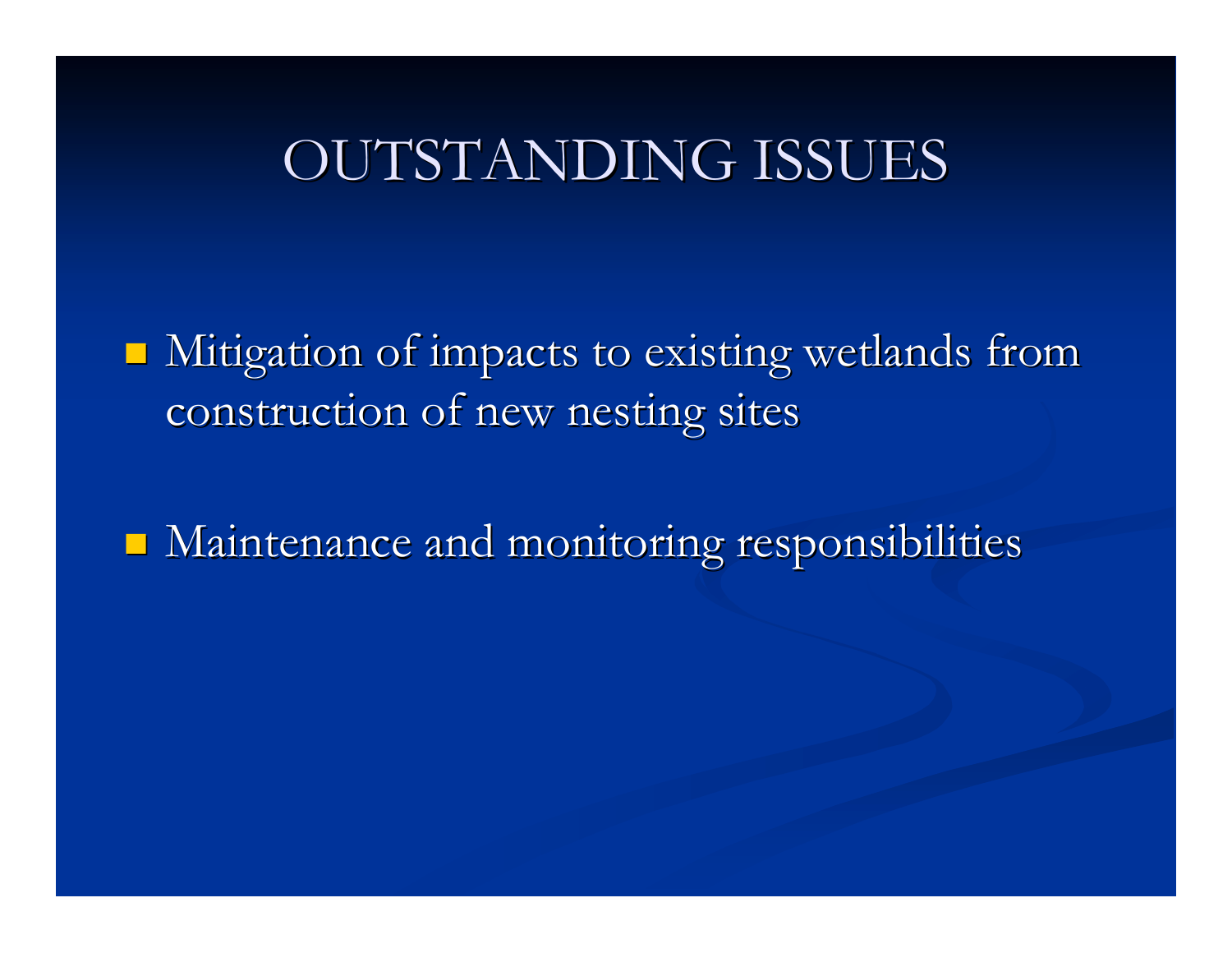### **Mitigation of wetland impacts from** construction of new nesting sites

- **. 1** 4 nesting sites designed to minimize impacts to existing wetlands
- **.** However, about 2 wetland acres will be impacted from NS 12
- **.** NS 12 cannot be reconfigured to avoid impacts
- **.** Coastal Commission general policy requires mitigation a 4:1 mitigation ratio
- **I** SONGS permit specifically requires a 4:1 mitigation ratio for unavoidable impacts to existing wetland
- $\blacksquare$  Contribution to wetland functions and values by the nesting sites doesn't count toward mitigation of impacts caused by nest site construction
- $\Box$  Suitable acreage is available within the restoration area for such mitigation mitigation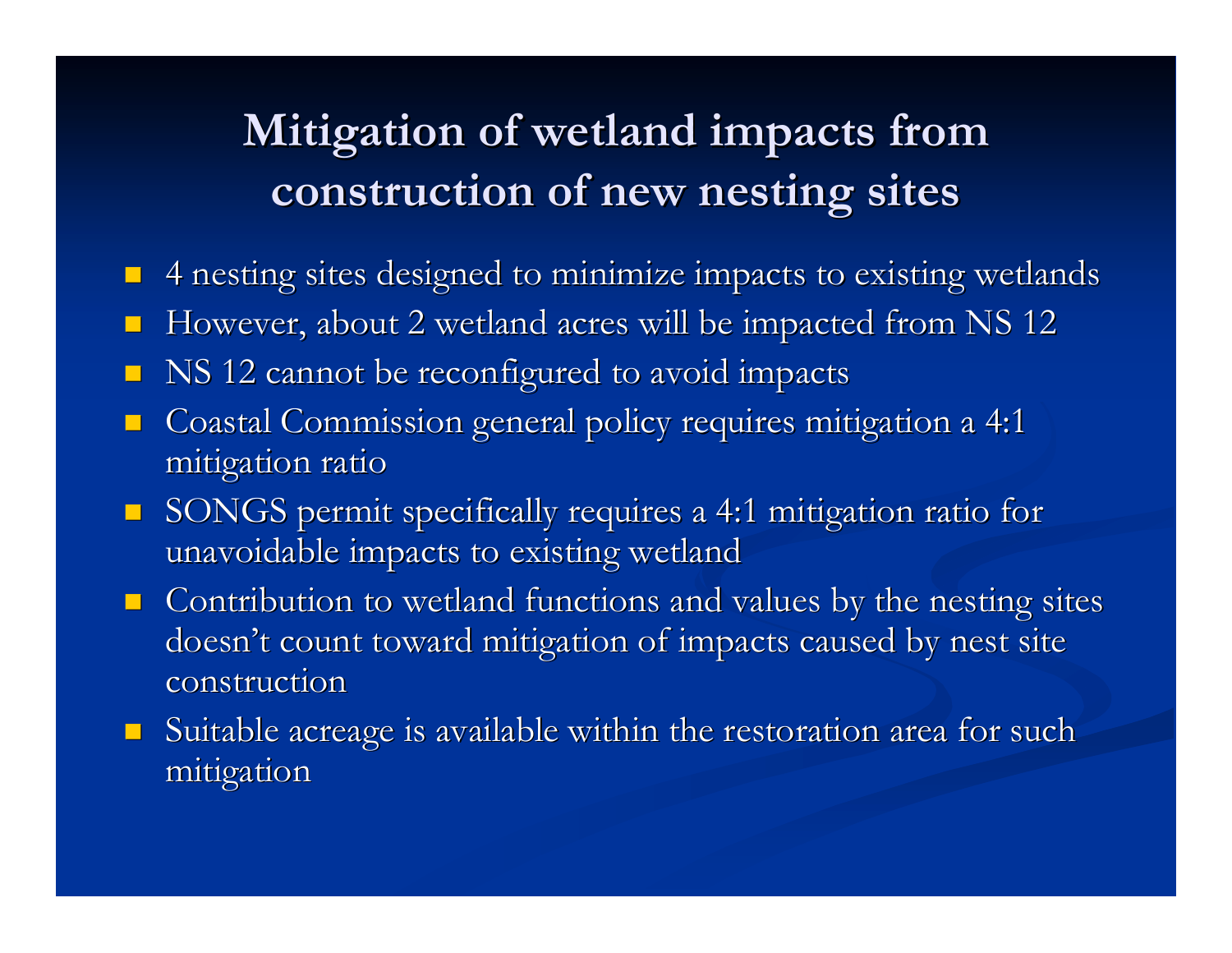#### **Maintenance and monitoring responsibilities Maintenance and monitoring responsibilities**

- **District responsibilities under its permit and agreements with** CDFG include:
	- $\blacksquare$  Site maintenance, including vegetation control, fence inspection and repair, and predator control
	- $\blacksquare$  CDFG-conducted biological surveys consistent with available funds
- **Based on results of previous restoration efforts Commission** staff recommends:
	- $\blacksquare$  Annual vegetation clearance and fence repair
	- **.** Domestic and wild animal predator control and removal
	- !Monitoring of nesting and rearing success (including time series data on number of breeding pairs and clutch size)
- **.** Program adjustment in response to monitoring